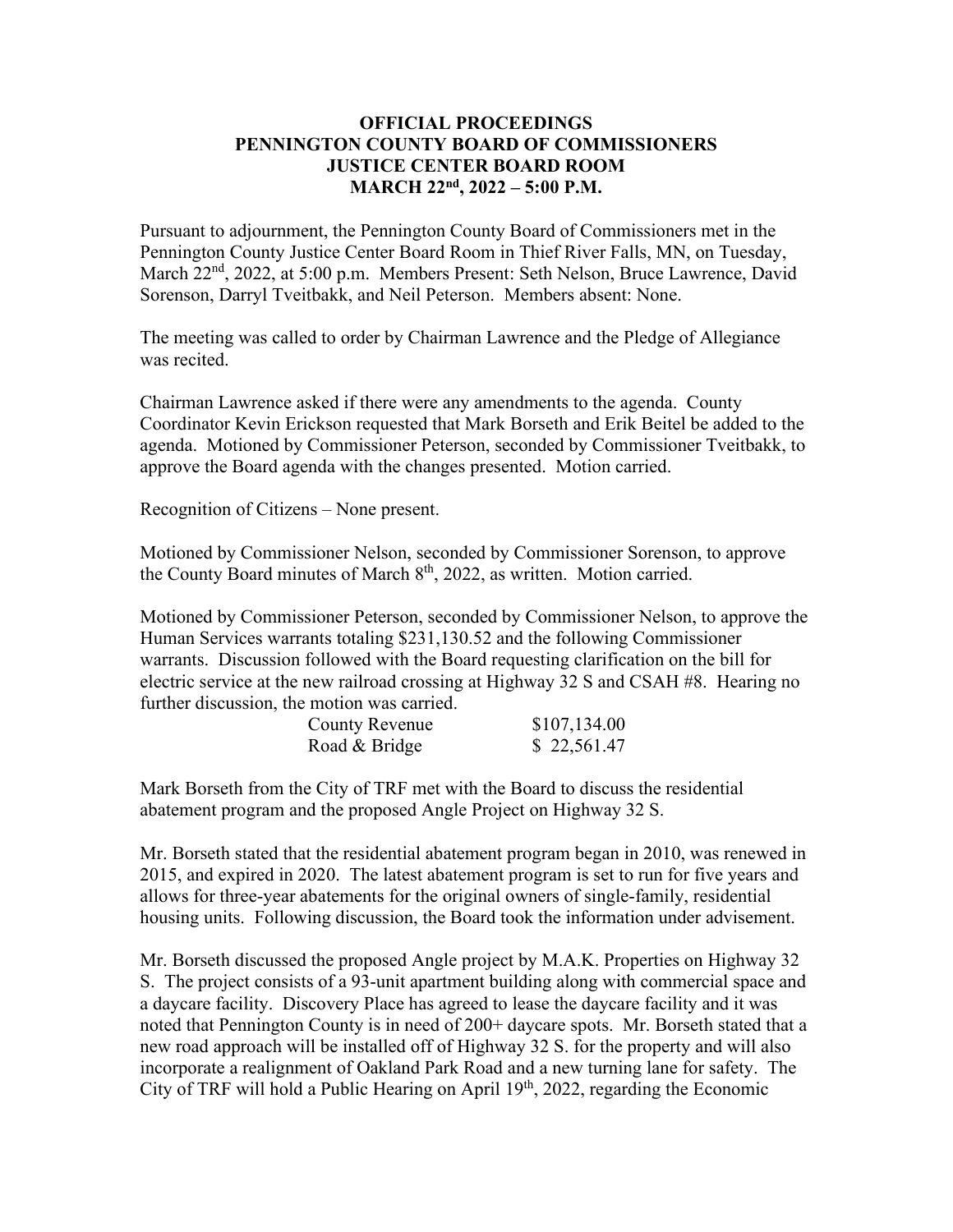Development T.I.F., which has a maximum term of 9 years. The City of TRF is requesting a letter or resolution of support from both Pennington County and ISD #564 prior to the Hearing date. Discussion followed on daycare needs in the county as well as past and present T.I.F. districts in the city of TRF. The Board thanked Mr. Borseth for the information presented.

Human Services Director Julie Sjostrand presented the consent agenda from the Pennington County Human Services Committee held on March 15<sup>th</sup>, 2022. On a motion by Commissioner Tveitbakk and seconded by Commissioner Peterson, the following recommendations of the Pennington County Human Services Committee for March 15<sup>th</sup>, 2022 (detailed minutes on record) are hereby adopted. Motion carried.

## SECTION A

- I. To approve the February 15<sup>th</sup>, 2022, Human Services Committee Meeting minutes.
- II. To approve the agency's personnel action as presented.
- III. A. To adopt and approve DHS's Merit System Equal Employment Opportunity and Affirmative Action guidelines as the agency's EEO and AA action plan.

B. To approve and re-authorize the Pennington County Pre-Petition Screening Team and the list of screeners as presented.

C. To approve the purchase and installation of the following items and services from ReadiTech IT Solutions as quoted: 1) Two Laptops.

## SECTION B

I. To approve payment of the Agency's bills.

Chairman Lawrence noted that the Building Committee recently met with the architectural firm SEH to review two proposed options for Human Services. The first option consists of a remodel the third floor of the Government Center, with the second option being a remodel of the existing Human Services building. The two options were then displayed and reviewed in greater detail by Ms. Sjostrand. Commissioner Tveitbakk noted that either option will exceed \$1M, however, option one is estimated to cost less and would not involve relocation of staff during construction. Staffing has expressed concerns about parking at the Government Center should option one be selected, but the Board believes that issue could be resolved. If the Government Center option is selected, bids could be let late this summer/early fall and construction could take place during the winter. Commissioner Lawrence expressed his desire to have more county departments and employees located together and more accessible to the public. The Board noted that any questions on the project are to be directed to the Building Committee.

County Sheriff Ray Kuznia presented the following LEC items: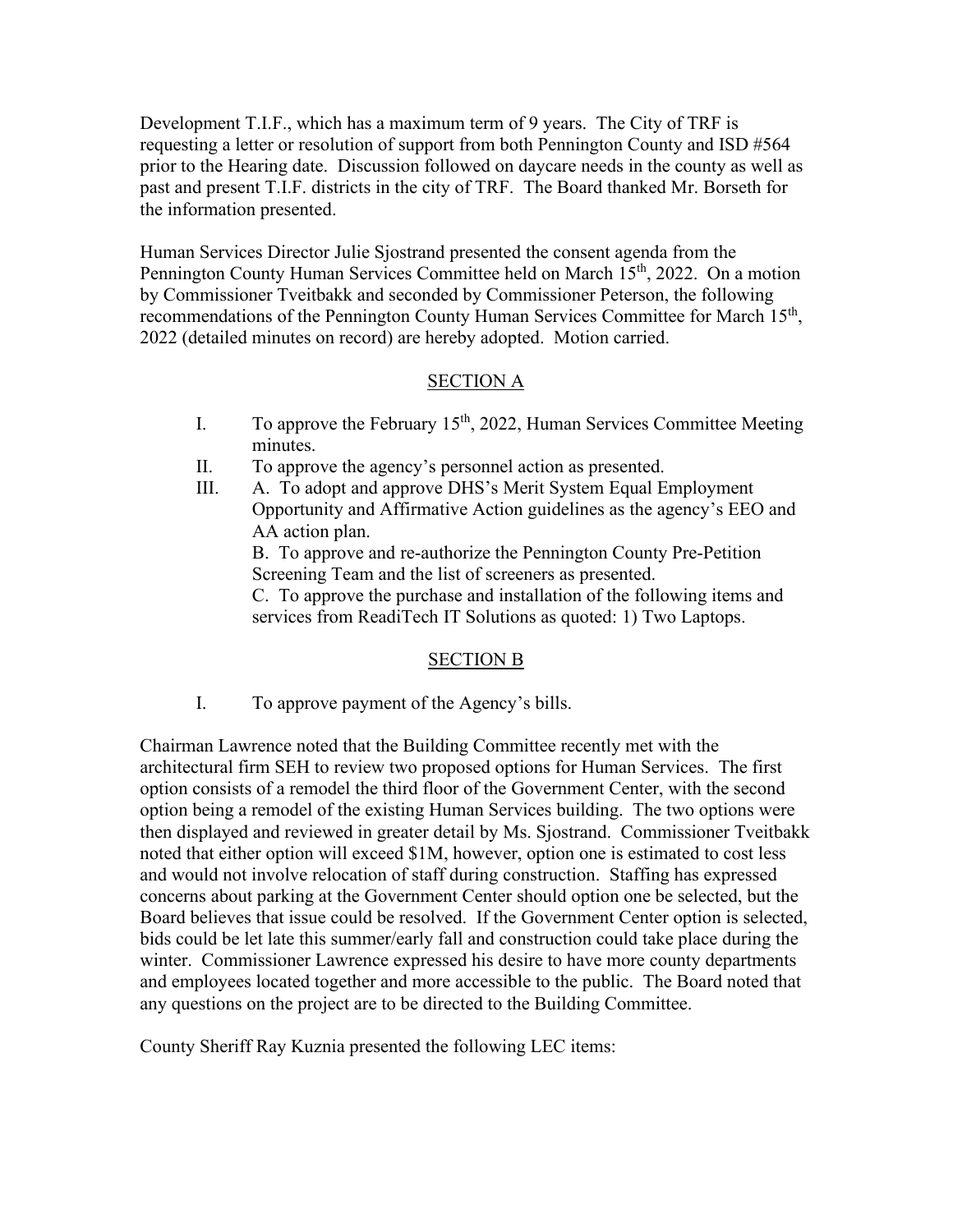Motioned by Commissioner Sorenson, seconded by Commissioner Peterson, to approve the hire of Ronald Kjelland as Full-Time Corrections Officer effective March  $23<sup>rd</sup>$ , 2022. Motion carried.

Motioned by Commissioner Nelson, seconded by Commissioner Sorenson, to approve the hire of Tara Pfeiffer as Full-Time Corrections Officer effective March 23<sup>rd</sup>, 2022. Motion carried.

Motioned by Commissioner Tveitbakk, seconded by Commissioner Nelson, to approve the hire of Anthony Wellentin as Full-Time Corrections Officer effective March 23rd, 2022. Motion carried.

Mr. Kuznia noted that some part-time positions are still vacant and he will continue to advertise for those positions.

County Engineer Mike Flaagan informed the Board that interviews for the Highway Equipment Operator position have been held and he is recommending the hire of Corey Johnson. Motioned by Commissioner Peterson, seconded by Commissioner Tveitbakk, to approve the hire of Corey Johnson as Highway Equipment Operator with an effective start date of March 28<sup>th</sup>, 2022. Motion carried.

Engineer Flaagan noted that the following two quotes were received for gravel crushing at the pit near Trail, MN (approximately 45K yards) for 2022:

| $\sqrt{1}$            |  |           |
|-----------------------|--|-----------|
| Schenkey Inc.         |  | \$138,200 |
| Davidson Construction |  | \$172,300 |

Motioned by Commissioner Peterson, seconded by Commissioner Nelson, to approve the quote by Schenkey Inc. in the amount of \$138,200 for gravel crushing at the pit near Trail, MN. Motion carried.

Engineer Flaagan noted that the annual contract with land surveyor George E.R. Coulombe is expiring soon, and he is requesting renewal of the contract beginning April 1<sup>st</sup>, 2022. Mr. Coulombe services are charged at the rate of \$75.00 per hour and include surveying section corners, filing old surveys, etc. Motioned by Commissioner Peterson, seconded by Commissioner Sorenson, to renew the annual contract between Pennington County and George E.R. Coulombe for land surveying effective April  $1<sup>st</sup>$ , 2022. Motion carried.

The Board questioned Engineer Flaagan about the bill received for electric service at the new railroad crossing on Highway 32 S. / CSAH #8. Mr. Flaagan stated the charges may be for maintenance and not electricity. He will check into it and report back to the Board.

Inter-County Nursing Service Director Kayla Jore met with the Board via Zoom and presented a COVID-19 update. There have been no confirmed lab cases since March 16<sup>th</sup>, 2022. ICNS continues to hold vaccine clinics, but the county vaccination rate remains at about 60%. There are no updates on vaccinations for kids under 5 years of age. Ms. Jore also gave a update on influenza, noting that cases were below average with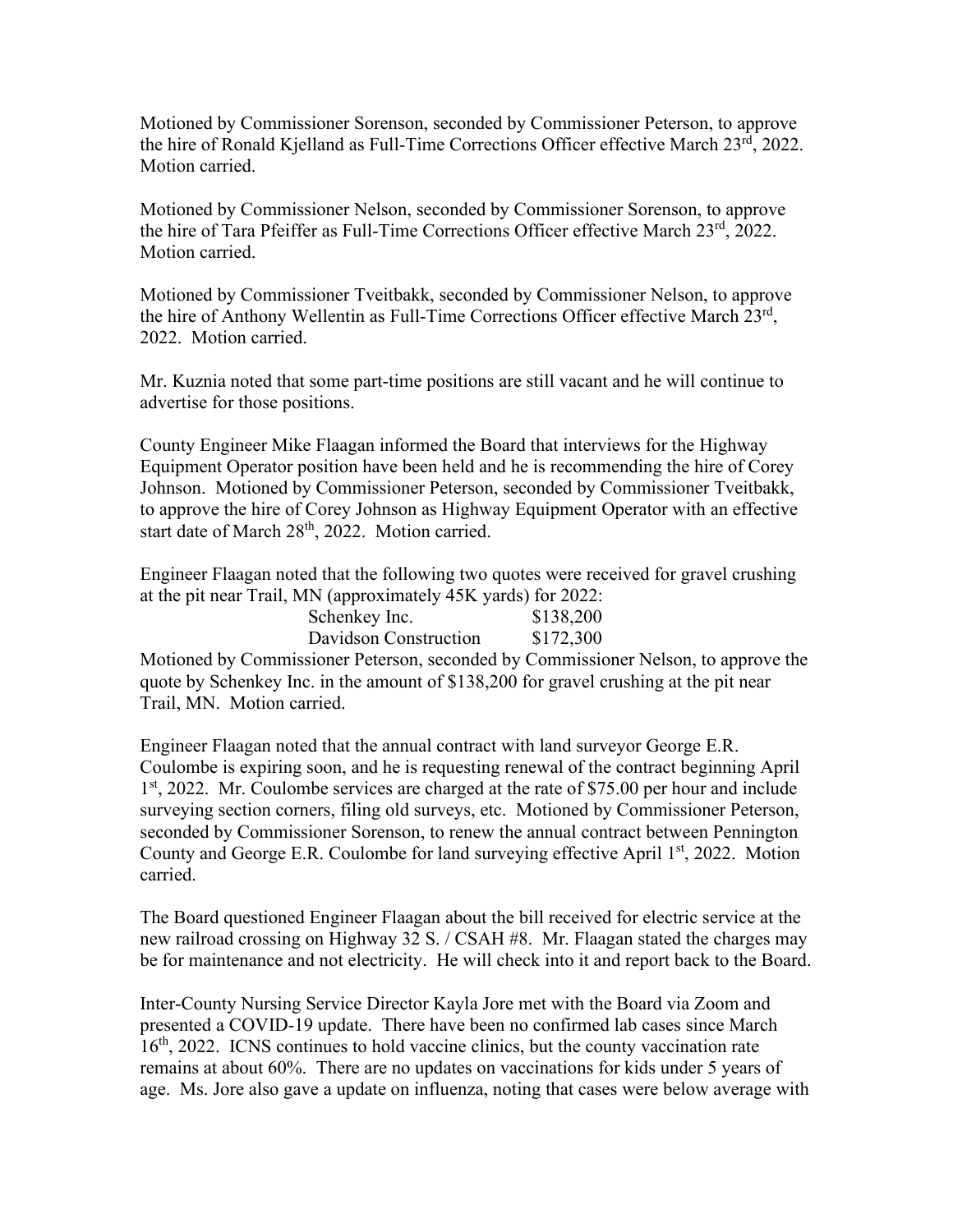42 flu-related deaths statewide and 8 people hospitalized in NW MN. The Board thanked her for her report.

Engineer Flaagan, Emergency Management Director Erik Beitel, and County Sheriff Ray Kuznia presented an update on spring flooding in the County. Mr. Beitel stated that currently there are six locations where flood water has breached a road, and they are also watching a few homes that floodwater is approaching. Many pallets of sandbags are loaded in trailers and ready for use. He also noted that the TRF dam is open and releasing more water and people downstream have been notified.

Chairman Lawrence discussed a request by Sentence-to-Serve Coordinator Wade Cota to obtain safety vests for his crew. Sheriff Kuznia said those can be obtained locally and he will see that it is taken care of.

Emergency Management Director Erik Beitel and Sheriff Kuznia noted that the county is responsible to notify residents of emergencies, and they have been exploring various methods and updates to our current systems. Three quotes have been received from Stone's Mobile Radio: 1) for maintenance of the emergency alert equipment 3 times per year for years 2022-2024 in the amount of \$4,049.20; 2) to update and refurbish the seven siren controllers in use now in the amount of \$16,514.24; 3) to install a new siren system at the mobile home court in Smiley Township in the amount of \$24,391.15. It was noted that the upgrades and new siren would include battery backup for all units. Motioned by Commissioner Peterson, seconded by Commissioner Tveitbakk, to approve the three quotes by Stone's Mobile Radio as presented and to utilize A.R.P.A. funds if allowable; otherwise, expenses are to be paid via from the Sheriff's budget. It was noted that no maintenance costs will be incurred for 2022. Following discussion, the motion was carried.

Mr. Beitel discussed the county implications of the Enbridge Line 3 protest activity experienced from June to September 2021. Approximately \$238,000 was spent responding to the protect activity, of which approximately \$230,000 has been reimbursed by the Public Utilities Commission. Mr. Beitel gave accolades to the Sheriff's department and all counties and entities throughout the state that helped in our response to the protest activity. On behalf of the Board, Chairman Lawrence expressed his appreciation to all County, City, State, and local agencies that came to our aid during the Line 3 protest activity.

County Attorney:

County Attorney Seamus Duffy stated that there are no changes to the face covering/masking requirements in the Justice Center and court areas; they are no longer required.

County Auditor-Treasurer Items: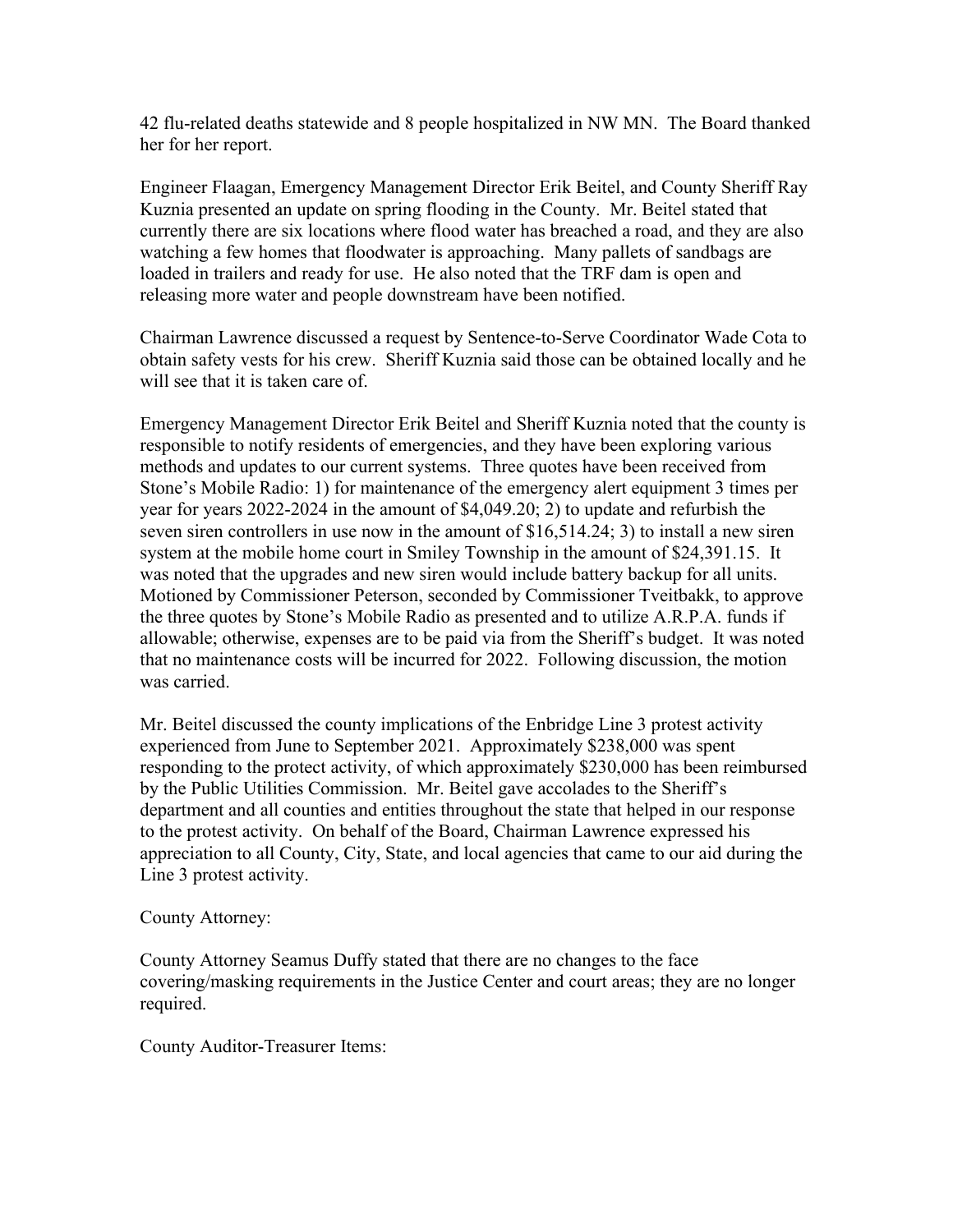Auditor-Treasurer Jennifer Herzberg stated that a Public Hearing must be held regarding the county redistricting that will occur due to 2020 census results. Motioned by Commissioner Peterson, seconded by Commissioner Nelson, to hold a Special County Board meeting on April 19<sup>th</sup>, 2022, at 11:00 a.m. and a Public Hearing at 11:15 a.m. that day to address the county redistricting plan. Motion carried.

Motioned by Commissioner Tveitbakk, seconded by Commissioner Peterson, to authorize the purchase of a Microsoft Surface Pro from ReadiTech IT Solutions for the County Assessor's office using A.R.P.A. funding at the quoted price of \$1,708.00. Motion carried.

County Coordinator Items:

Motioned by Commissioner Tveitbakk, seconded by Commissioner Sorenson, to approve a Step 1 wage adjustment for Deputy Assessor-Appraiser Ashley Benson effective March 21st, 2022. Motion carried.

Motioned by Commissioner Tveitbakk, seconded by Commissioner Nelson, to approve cancellation of the Professional Service Agreement between Pennington County and Todd & Diane Sundby, DBA Sundby Cleaning, effective April 30<sup>th</sup>, 2022. Discussion followed with the County Coordinator noting that a Full-Time Custodian I will take over the areas serviced by Sundby Cleaning. Hearing no further discussion, the motion was carried.

The County Coordinator reminded the Board and others present that the Annual Township Association meeting will be held in the Joint Use Facility Conference Room on April 11<sup>th</sup>, 2022, at 7:00 p.m.

Committee Reports / Commissioner Updates:

Commissioner Peterson gave an update from the Northern Counties Land Use Coordinating Board, stating that legislation has been proposed to change the Payment in Lieu of Tax (PILT) program. 95% of all PILT land in Minnesota is located in the northern half of the state, but inequities exist in PILT calculation and payment to affected counties.

Commissioner Tveitbakk reminded Board members to review the Human Services remodel options discussed earlier in the meeting.

Commissioner Tveitbakk noted that Senator Tina Smith, Senator Amy Klobuchar, and other local representatives will be at the TRF Regional Airport on March  $25<sup>th</sup>$ , 2022, at 2:15 p.m. to present \$7.5M in funding received for the airport hangar project. He noted that the project was reduced from 3 bays to 2 bays, with total project costs estimated at \$13 million. The hangar will be built to allow for the addition of a third bay in the future.